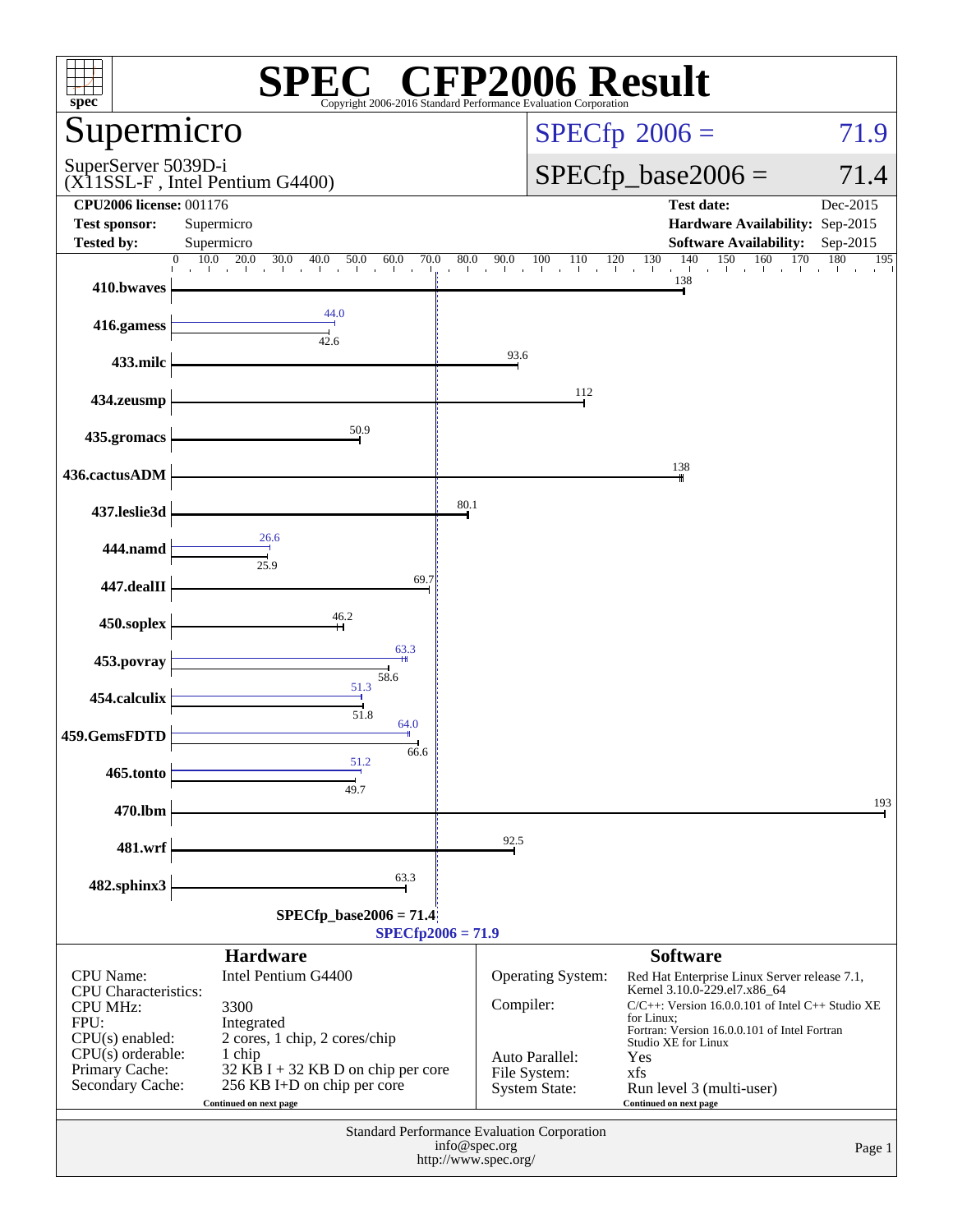

# Supermicro

#### SuperServer 5039D-i

#### (X11SSL-F , Intel Pentium G4400)

### $SPECTp2006 = 71.9$

# $SPECTp\_base2006 = 71.4$

| <b>CPU2006 license: 001176</b> |                                     |                       | <b>Test date:</b><br>Dec-2015               |
|--------------------------------|-------------------------------------|-----------------------|---------------------------------------------|
| <b>Test sponsor:</b>           | Supermicro                          |                       | Hardware Availability: Sep-2015             |
| <b>Tested by:</b>              | Supermicro                          |                       | <b>Software Availability:</b><br>$Sep-2015$ |
| L3 Cache:                      | $3 \text{ MB I+D}$ on chip per chip | <b>Base Pointers:</b> | $64$ -bit                                   |
| Other Cache:                   | None                                | Peak Pointers:        | $32/64$ -bit                                |
| Memory:                        | 32 GB (4 x 8 GB 2Rx8 PC4-2133P-U)   | Other Software:       | None                                        |
| Disk Subsystem:                | 1 x 200 GB SATA III SSD             |                       |                                             |
| Other Hardware:                | None                                |                       |                                             |

**[Results Table](http://www.spec.org/auto/cpu2006/Docs/result-fields.html#ResultsTable)**

| Results Table    |                                                                                                          |              |                |       |                |             |                |              |                |              |                |              |
|------------------|----------------------------------------------------------------------------------------------------------|--------------|----------------|-------|----------------|-------------|----------------|--------------|----------------|--------------|----------------|--------------|
|                  | <b>Base</b>                                                                                              |              |                |       |                | <b>Peak</b> |                |              |                |              |                |              |
| <b>Benchmark</b> | <b>Seconds</b>                                                                                           | <b>Ratio</b> | <b>Seconds</b> | Ratio | <b>Seconds</b> | Ratio       | <b>Seconds</b> | <b>Ratio</b> | <b>Seconds</b> | <b>Ratio</b> | <b>Seconds</b> | <b>Ratio</b> |
| 410.bwayes       | 98.2                                                                                                     | 138          | 97.9           | 139   | 98.3           | 138         | 98.2           | 138          | 97.9           | 139          | 98.3           | 138          |
| 416.gamess       | 460                                                                                                      | 42.6         | 459            | 42.6  | 460            | 42.5        | 445            | 44.0         | 444            | 44.1         | 445            | 44.0         |
| $433$ .milc      | 98.0                                                                                                     | 93.7         | 98.1           | 93.6  | 98.1           | 93.6        | 98.0           | 93.7         | 98.1           | 93.6         | 98.1           | 93.6         |
| 434.zeusmp       | 81.5                                                                                                     | 112          | 81.6           | 112   | 81.6           | 111         | 81.5           | 112          | 81.6           | 112          | 81.6           | 111          |
| 435.gromacs      | 141                                                                                                      | 50.7         | 140            | 50.9  | 140            | 50.9        | 141            | 50.7         | <b>140</b>     | 50.9         | 140            | 50.9         |
| 436.cactusADM    | 86.5                                                                                                     | 138          | 86.7           | 138   | 87.0           | 137         | 86.5           | 138          | 86.7           | 138          | 87.0           | 137          |
| 437.leslie3d     | 118                                                                                                      | 79.9         | 117            | 80.1  | 117            | 80.2        | 118            | 79.9         | 117            | 80.1         | 117            | 80.2         |
| 444.namd         | 310                                                                                                      | 25.9         | 310            | 25.9  | 310            | 25.8        | 302            | 26.5         | 302            | 26.6         | 302            | 26.6         |
| 447.dealII       | 164                                                                                                      | 69.7         | 164            | 69.7  | 164            | 69.7        | 164            | 69.7         | 164            | 69.7         | 164            | 69.7         |
| $450$ .soplex    | 180                                                                                                      | 46.2         | 180            | 46.4  | 186            | 44.7        | 180            | 46.2         | 180            | 46.4         | 186            | 44.7         |
| 453.povray       | 90.8                                                                                                     | 58.6         | 90.6           | 58.7  | 91.0           | 58.5        | 85.3           | 62.3         | 83.6           | 63.6         | 84.1           | 63.3         |
| 454.calculix     | 159                                                                                                      | 51.8         | 159            | 51.7  | 159            | 51.8        | 161            | 51.2         | 161            | 51.3         | 161            | 51.3         |
| 459.GemsFDTD     | 159                                                                                                      | 66.8         | 159            | 66.5  | 159            | 66.6        | 166            | 64.0         | 165            | 64.4         | 166            | 63.8         |
| 465.tonto        | 198                                                                                                      | 49.7         | 198            | 49.7  | 198            | 49.7        | 192            | 51.3         | 192            | 51.1         | 192            | 51.2         |
| 470.1bm          | 71.3                                                                                                     | 193          | 71.2           | 193   | 71.2           | 193         | 71.3           | 193          | 71.2           | 193          | 71.2           | 193          |
| 481.wrf          | 121                                                                                                      | 92.5         | 121            | 92.6  | 121            | 92.4        | <b>121</b>     | 92.5         | 121            | 92.6         | 121            | 92.4         |
| 482.sphinx3      | 308                                                                                                      | 63.2         | 308            | 63.3  | 308            | 63.3        | 308            | 63.2         | 308            | 63.3         | 308            | 63.3         |
|                  | Results appear in the order in which they were run. Bold underlined text indicates a median measurement. |              |                |       |                |             |                |              |                |              |                |              |

### **[Operating System Notes](http://www.spec.org/auto/cpu2006/Docs/result-fields.html#OperatingSystemNotes)**

Stack size set to unlimited using "ulimit -s unlimited"

#### **[Platform Notes](http://www.spec.org/auto/cpu2006/Docs/result-fields.html#PlatformNotes)**

 Sysinfo program /usr/cpu2006/config/sysinfo.rev6914 \$Rev: 6914 \$ \$Date:: 2014-06-25 #\$ e3fbb8667b5a285932ceab81e28219e1 running on X11SSL-01 Thu Dec 31 09:18:03 2015

 This section contains SUT (System Under Test) info as seen by some common utilities. To remove or add to this section, see: <http://www.spec.org/cpu2006/Docs/config.html#sysinfo>

 From /proc/cpuinfo model name : Intel(R) Pentium(R) CPU G4400 @ 3.30GHz Continued on next page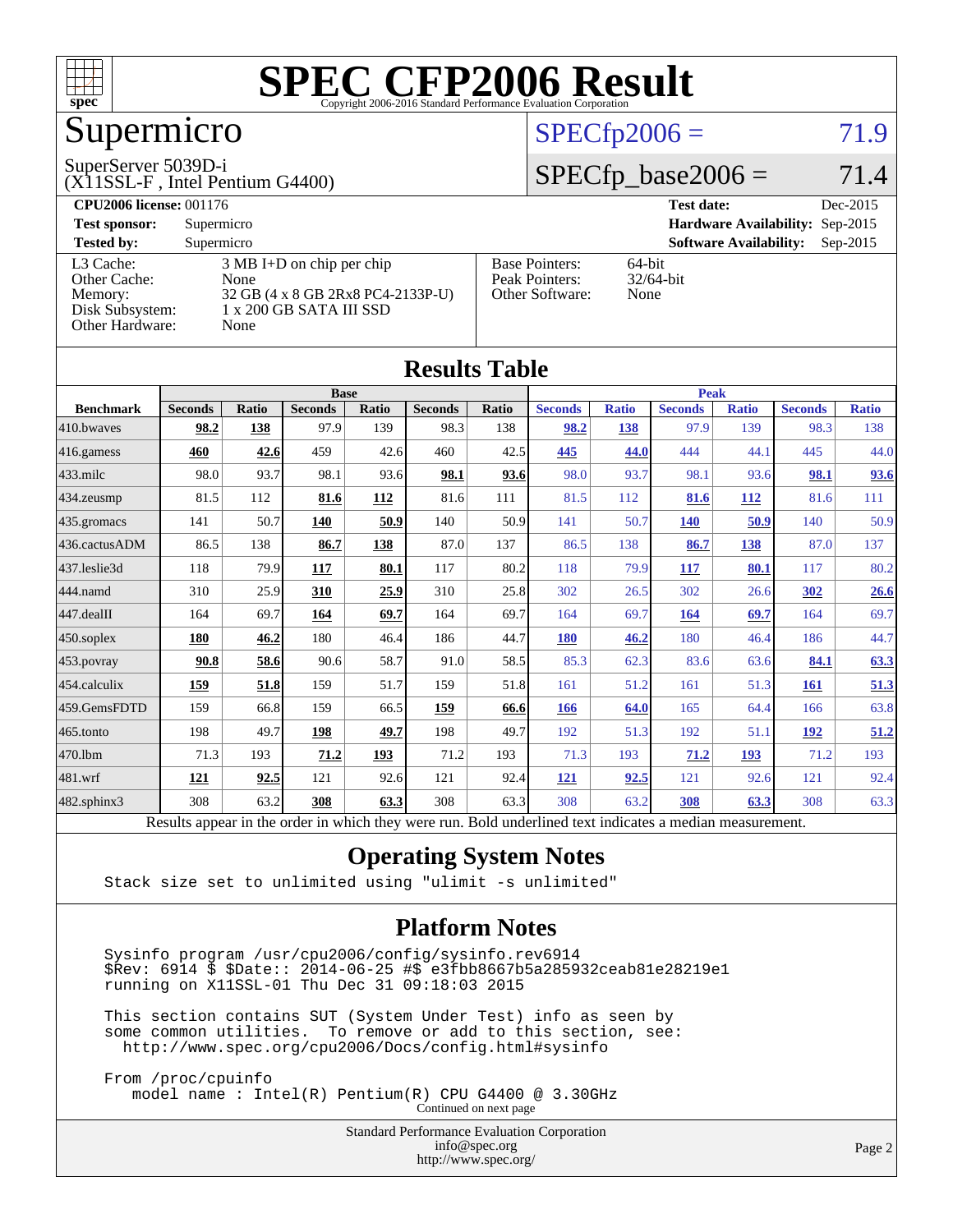

### Supermicro

 $SPECTp2006 = 71.9$ 

(X11SSL-F , Intel Pentium G4400) SuperServer 5039D-i

 $SPECfp\_base2006 = 71.4$ 

**[Tested by:](http://www.spec.org/auto/cpu2006/Docs/result-fields.html#Testedby)** Supermicro **Supermicro [Software Availability:](http://www.spec.org/auto/cpu2006/Docs/result-fields.html#SoftwareAvailability)** Sep-2015

**[CPU2006 license:](http://www.spec.org/auto/cpu2006/Docs/result-fields.html#CPU2006license)** 001176 **[Test date:](http://www.spec.org/auto/cpu2006/Docs/result-fields.html#Testdate)** Dec-2015 **[Test sponsor:](http://www.spec.org/auto/cpu2006/Docs/result-fields.html#Testsponsor)** Supermicro **[Hardware Availability:](http://www.spec.org/auto/cpu2006/Docs/result-fields.html#HardwareAvailability)** Sep-2015

#### **[Platform Notes \(Continued\)](http://www.spec.org/auto/cpu2006/Docs/result-fields.html#PlatformNotes)**

Standard Performance Evaluation Corporation [info@spec.org](mailto:info@spec.org) Page 3 1 "physical id"s (chips) 2 "processors" cores, siblings (Caution: counting these is hw and system dependent. The following excerpts from /proc/cpuinfo might not be reliable. Use with caution.) cpu cores : 2 siblings : 2 physical 0: cores 0 1 cache size : 3072 KB From /proc/meminfo<br>MemTotal: 32898524 kB HugePages\_Total: 0<br>Hugepagesize: 2048 kB Hugepagesize: From /etc/\*release\* /etc/\*version\* os-release: NAME="Red Hat Enterprise Linux Server" VERSION="7.1 (Maipo)" ID="rhel" ID\_LIKE="fedora" VERSION\_ID="7.1" PRETTY\_NAME="Red Hat Enterprise Linux Server 7.1 (Maipo)" ANSI\_COLOR="0;31" CPE\_NAME="cpe:/o:redhat:enterprise\_linux:7.1:GA:server" redhat-release: Red Hat Enterprise Linux Server release 7.1 (Maipo) system-release: Red Hat Enterprise Linux Server release 7.1 (Maipo) system-release-cpe: cpe:/o:redhat:enterprise\_linux:7.1:ga:server uname -a: Linux X11SSL-01 3.10.0-229.el7.x86\_64 #1 SMP Thu Jan 29 18:37:38 EST 2015 x86\_64 x86\_64 x86\_64 GNU/Linux run-level 3 Dec 31 04:11 SPEC is set to: /usr/cpu2006 Filesystem Type Size Used Avail Use% Mounted on<br>
/dev/sda2 xfs 183G 60G 123G 33% /  $60G$  123G 33% / Additional information from dmidecode: Warning: Use caution when you interpret this section. The 'dmidecode' program reads system data which is "intended to allow hardware to be accurately determined", but the intent may not be met, as there are frequent changes to hardware, firmware, and the "DMTF SMBIOS" standard. BIOS American Megatrends Inc. 1.0a 10/23/2015 Memory: 4x Micron 16ATF1G64AZ-2G1A2 8 GB 2 rank 2133 MHz (End of data from sysinfo program)

<http://www.spec.org/>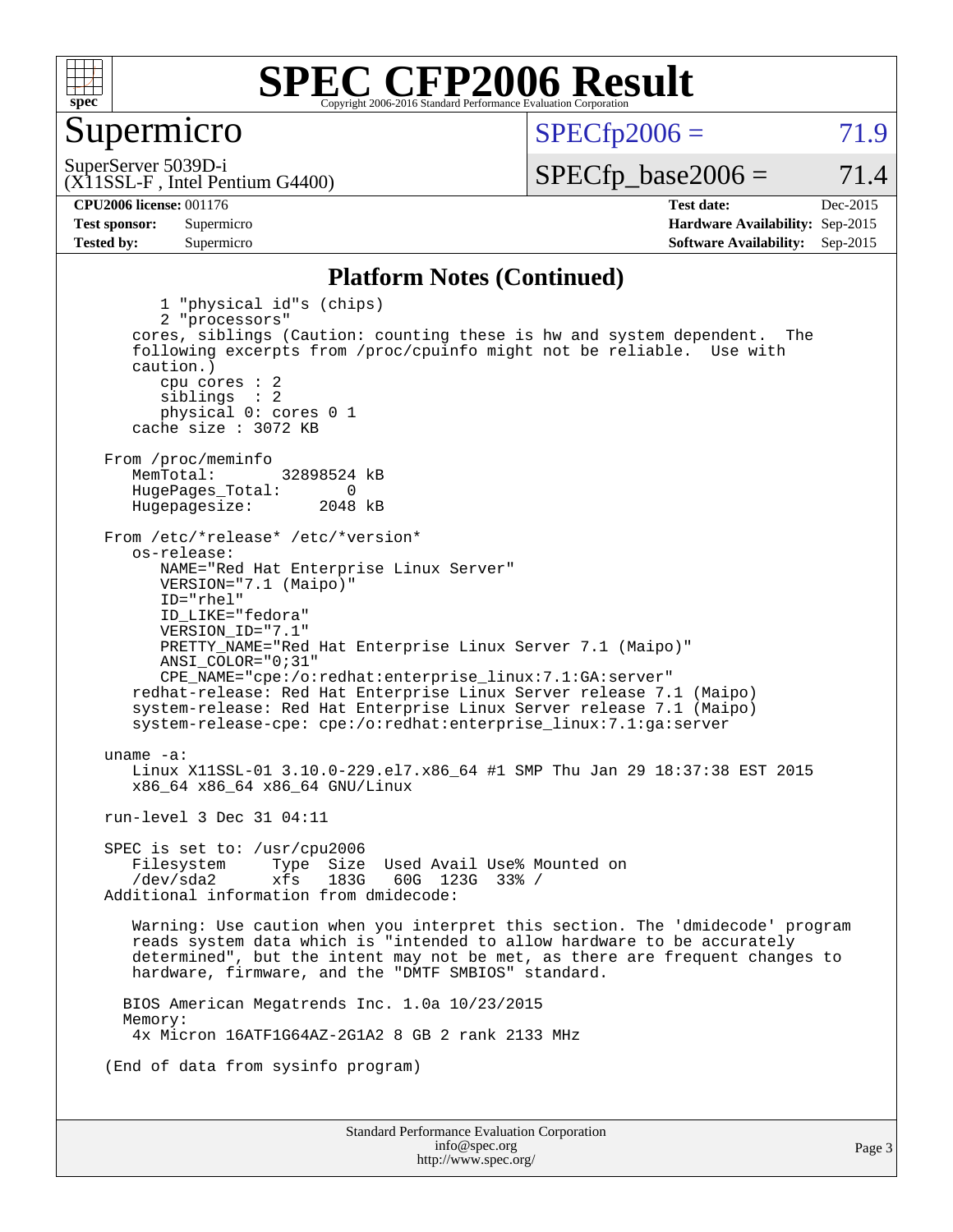

# Supermicro

 $SPECTp2006 = 71.9$ 

SuperServer 5039D-i

 $SPECfp\_base2006 = 71.4$ 

#### **[CPU2006 license:](http://www.spec.org/auto/cpu2006/Docs/result-fields.html#CPU2006license)** 001176 **[Test date:](http://www.spec.org/auto/cpu2006/Docs/result-fields.html#Testdate)** Dec-2015

**[Test sponsor:](http://www.spec.org/auto/cpu2006/Docs/result-fields.html#Testsponsor)** Supermicro **[Hardware Availability:](http://www.spec.org/auto/cpu2006/Docs/result-fields.html#HardwareAvailability)** Sep-2015 **[Tested by:](http://www.spec.org/auto/cpu2006/Docs/result-fields.html#Testedby)** Supermicro **Supermicro [Software Availability:](http://www.spec.org/auto/cpu2006/Docs/result-fields.html#SoftwareAvailability)** Sep-2015

(X11SSL-F , Intel Pentium G4400)

### **[General Notes](http://www.spec.org/auto/cpu2006/Docs/result-fields.html#GeneralNotes)**

Environment variables set by runspec before the start of the run: KMP\_AFFINITY = "granularity=fine,compact,1,0"  $LD$ <sup>LIBRARY\_PATH = "/usr/cpu2006/libs/32:/usr/cpu2006/libs/64:/usr/cpu2006/sh"</sup> OMP\_NUM\_THREADS = "2"

 Binaries compiled on a system with 1x Intel Core i5-4670K CPU + 32GB memory using RedHat EL 7.1 Transparent Huge Pages enabled with: echo always > /sys/kernel/mm/transparent\_hugepage/enabled

### **[Base Compiler Invocation](http://www.spec.org/auto/cpu2006/Docs/result-fields.html#BaseCompilerInvocation)**

[C benchmarks](http://www.spec.org/auto/cpu2006/Docs/result-fields.html#Cbenchmarks):  $-m64$ 

[C++ benchmarks:](http://www.spec.org/auto/cpu2006/Docs/result-fields.html#CXXbenchmarks) [icpc -m64](http://www.spec.org/cpu2006/results/res2016q1/cpu2006-20160106-38590.flags.html#user_CXXbase_intel_icpc_64bit_bedb90c1146cab66620883ef4f41a67e)

[Fortran benchmarks](http://www.spec.org/auto/cpu2006/Docs/result-fields.html#Fortranbenchmarks): [ifort -m64](http://www.spec.org/cpu2006/results/res2016q1/cpu2006-20160106-38590.flags.html#user_FCbase_intel_ifort_64bit_ee9d0fb25645d0210d97eb0527dcc06e)

[Benchmarks using both Fortran and C](http://www.spec.org/auto/cpu2006/Docs/result-fields.html#BenchmarksusingbothFortranandC):<br>icc -m64 ifort -m64  $-m64$  ifort  $-m64$ 

## **[Base Portability Flags](http://www.spec.org/auto/cpu2006/Docs/result-fields.html#BasePortabilityFlags)**

| 410.bwaves: -DSPEC CPU LP64                 |                                                                |
|---------------------------------------------|----------------------------------------------------------------|
| 416.gamess: -DSPEC_CPU_LP64                 |                                                                |
| 433.milc: -DSPEC CPU LP64                   |                                                                |
| 434.zeusmp: -DSPEC_CPU_LP64                 |                                                                |
| 435.gromacs: -DSPEC_CPU_LP64 -nofor_main    |                                                                |
| 436.cactusADM: -DSPEC CPU LP64 -nofor main  |                                                                |
| 437.leslie3d: -DSPEC CPU LP64               |                                                                |
| 444.namd: -DSPEC CPU LP64                   |                                                                |
| 447.dealII: -DSPEC CPU LP64                 |                                                                |
| 450.soplex: -DSPEC_CPU_LP64                 |                                                                |
| 453.povray: -DSPEC_CPU_LP64                 |                                                                |
| 454.calculix: - DSPEC CPU LP64 - nofor main |                                                                |
| 459. GemsFDTD: - DSPEC CPU LP64             |                                                                |
| 465.tonto: - DSPEC CPU LP64                 |                                                                |
| 470.1bm: - DSPEC CPU LP64                   |                                                                |
|                                             | 481.wrf: -DSPEC_CPU_LP64 -DSPEC_CPU_CASE_FLAG -DSPEC_CPU_LINUX |
| 482.sphinx3: -DSPEC_CPU_LP64                |                                                                |
|                                             |                                                                |

| <b>Standard Performance Evaluation Corporation</b> |
|----------------------------------------------------|
| info@spec.org                                      |
| http://www.spec.org/                               |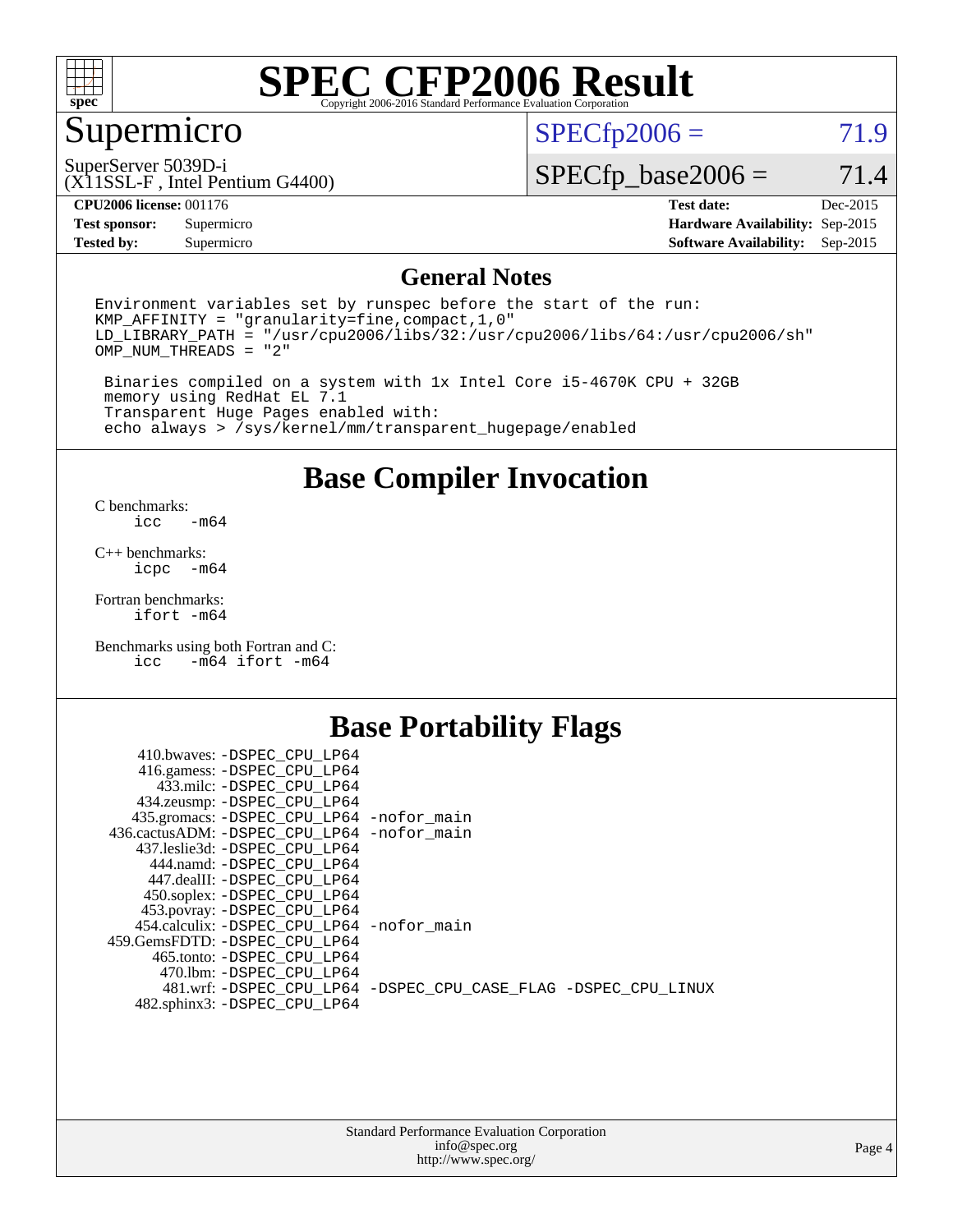

### Supermicro

 $SPECTp2006 = 71.9$ 

SuperServer 5039D-i

(X11SSL-F , Intel Pentium G4400)

**[Test sponsor:](http://www.spec.org/auto/cpu2006/Docs/result-fields.html#Testsponsor)** Supermicro **[Hardware Availability:](http://www.spec.org/auto/cpu2006/Docs/result-fields.html#HardwareAvailability)** Sep-2015 **[Tested by:](http://www.spec.org/auto/cpu2006/Docs/result-fields.html#Testedby)** Supermicro **Supermicro [Software Availability:](http://www.spec.org/auto/cpu2006/Docs/result-fields.html#SoftwareAvailability)** Sep-2015

 $SPECfp\_base2006 = 71.4$ **[CPU2006 license:](http://www.spec.org/auto/cpu2006/Docs/result-fields.html#CPU2006license)** 001176 **[Test date:](http://www.spec.org/auto/cpu2006/Docs/result-fields.html#Testdate)** Dec-2015

# **[Base Optimization Flags](http://www.spec.org/auto/cpu2006/Docs/result-fields.html#BaseOptimizationFlags)**

[C benchmarks](http://www.spec.org/auto/cpu2006/Docs/result-fields.html#Cbenchmarks): [-xSSE4.2](http://www.spec.org/cpu2006/results/res2016q1/cpu2006-20160106-38590.flags.html#user_CCbase_f-xSSE42_f91528193cf0b216347adb8b939d4107) [-ipo](http://www.spec.org/cpu2006/results/res2016q1/cpu2006-20160106-38590.flags.html#user_CCbase_f-ipo) [-O3](http://www.spec.org/cpu2006/results/res2016q1/cpu2006-20160106-38590.flags.html#user_CCbase_f-O3) [-no-prec-div](http://www.spec.org/cpu2006/results/res2016q1/cpu2006-20160106-38590.flags.html#user_CCbase_f-no-prec-div) [-parallel](http://www.spec.org/cpu2006/results/res2016q1/cpu2006-20160106-38590.flags.html#user_CCbase_f-parallel) [-opt-prefetch](http://www.spec.org/cpu2006/results/res2016q1/cpu2006-20160106-38590.flags.html#user_CCbase_f-opt-prefetch) [-ansi-alias](http://www.spec.org/cpu2006/results/res2016q1/cpu2006-20160106-38590.flags.html#user_CCbase_f-ansi-alias) [C++ benchmarks:](http://www.spec.org/auto/cpu2006/Docs/result-fields.html#CXXbenchmarks) [-xSSE4.2](http://www.spec.org/cpu2006/results/res2016q1/cpu2006-20160106-38590.flags.html#user_CXXbase_f-xSSE42_f91528193cf0b216347adb8b939d4107) [-ipo](http://www.spec.org/cpu2006/results/res2016q1/cpu2006-20160106-38590.flags.html#user_CXXbase_f-ipo) [-O3](http://www.spec.org/cpu2006/results/res2016q1/cpu2006-20160106-38590.flags.html#user_CXXbase_f-O3) [-no-prec-div](http://www.spec.org/cpu2006/results/res2016q1/cpu2006-20160106-38590.flags.html#user_CXXbase_f-no-prec-div) [-opt-prefetch](http://www.spec.org/cpu2006/results/res2016q1/cpu2006-20160106-38590.flags.html#user_CXXbase_f-opt-prefetch) [-ansi-alias](http://www.spec.org/cpu2006/results/res2016q1/cpu2006-20160106-38590.flags.html#user_CXXbase_f-ansi-alias) [Fortran benchmarks](http://www.spec.org/auto/cpu2006/Docs/result-fields.html#Fortranbenchmarks): [-xSSE4.2](http://www.spec.org/cpu2006/results/res2016q1/cpu2006-20160106-38590.flags.html#user_FCbase_f-xSSE42_f91528193cf0b216347adb8b939d4107) [-ipo](http://www.spec.org/cpu2006/results/res2016q1/cpu2006-20160106-38590.flags.html#user_FCbase_f-ipo) [-O3](http://www.spec.org/cpu2006/results/res2016q1/cpu2006-20160106-38590.flags.html#user_FCbase_f-O3) [-no-prec-div](http://www.spec.org/cpu2006/results/res2016q1/cpu2006-20160106-38590.flags.html#user_FCbase_f-no-prec-div) [-parallel](http://www.spec.org/cpu2006/results/res2016q1/cpu2006-20160106-38590.flags.html#user_FCbase_f-parallel) [-opt-prefetch](http://www.spec.org/cpu2006/results/res2016q1/cpu2006-20160106-38590.flags.html#user_FCbase_f-opt-prefetch) [Benchmarks using both Fortran and C](http://www.spec.org/auto/cpu2006/Docs/result-fields.html#BenchmarksusingbothFortranandC):

[-xSSE4.2](http://www.spec.org/cpu2006/results/res2016q1/cpu2006-20160106-38590.flags.html#user_CC_FCbase_f-xSSE42_f91528193cf0b216347adb8b939d4107) [-ipo](http://www.spec.org/cpu2006/results/res2016q1/cpu2006-20160106-38590.flags.html#user_CC_FCbase_f-ipo) [-O3](http://www.spec.org/cpu2006/results/res2016q1/cpu2006-20160106-38590.flags.html#user_CC_FCbase_f-O3) [-no-prec-div](http://www.spec.org/cpu2006/results/res2016q1/cpu2006-20160106-38590.flags.html#user_CC_FCbase_f-no-prec-div) [-parallel](http://www.spec.org/cpu2006/results/res2016q1/cpu2006-20160106-38590.flags.html#user_CC_FCbase_f-parallel) [-opt-prefetch](http://www.spec.org/cpu2006/results/res2016q1/cpu2006-20160106-38590.flags.html#user_CC_FCbase_f-opt-prefetch) [-ansi-alias](http://www.spec.org/cpu2006/results/res2016q1/cpu2006-20160106-38590.flags.html#user_CC_FCbase_f-ansi-alias)

### **[Peak Compiler Invocation](http://www.spec.org/auto/cpu2006/Docs/result-fields.html#PeakCompilerInvocation)**

[C benchmarks](http://www.spec.org/auto/cpu2006/Docs/result-fields.html#Cbenchmarks):  $-m64$ 

[C++ benchmarks:](http://www.spec.org/auto/cpu2006/Docs/result-fields.html#CXXbenchmarks) [icpc -m64](http://www.spec.org/cpu2006/results/res2016q1/cpu2006-20160106-38590.flags.html#user_CXXpeak_intel_icpc_64bit_bedb90c1146cab66620883ef4f41a67e)

[Fortran benchmarks](http://www.spec.org/auto/cpu2006/Docs/result-fields.html#Fortranbenchmarks): [ifort -m64](http://www.spec.org/cpu2006/results/res2016q1/cpu2006-20160106-38590.flags.html#user_FCpeak_intel_ifort_64bit_ee9d0fb25645d0210d97eb0527dcc06e)

[Benchmarks using both Fortran and C](http://www.spec.org/auto/cpu2006/Docs/result-fields.html#BenchmarksusingbothFortranandC): [icc -m64](http://www.spec.org/cpu2006/results/res2016q1/cpu2006-20160106-38590.flags.html#user_CC_FCpeak_intel_icc_64bit_0b7121f5ab7cfabee23d88897260401c) [ifort -m64](http://www.spec.org/cpu2006/results/res2016q1/cpu2006-20160106-38590.flags.html#user_CC_FCpeak_intel_ifort_64bit_ee9d0fb25645d0210d97eb0527dcc06e)

## **[Peak Portability Flags](http://www.spec.org/auto/cpu2006/Docs/result-fields.html#PeakPortabilityFlags)**

Same as Base Portability Flags

# **[Peak Optimization Flags](http://www.spec.org/auto/cpu2006/Docs/result-fields.html#PeakOptimizationFlags)**

[C benchmarks](http://www.spec.org/auto/cpu2006/Docs/result-fields.html#Cbenchmarks):

433.milc: basepeak = yes

 $470.$ lbm: basepeak = yes

482.sphinx3: basepeak = yes

[C++ benchmarks:](http://www.spec.org/auto/cpu2006/Docs/result-fields.html#CXXbenchmarks)

 444.namd: [-xSSE4.2](http://www.spec.org/cpu2006/results/res2016q1/cpu2006-20160106-38590.flags.html#user_peakPASS2_CXXFLAGSPASS2_LDFLAGS444_namd_f-xSSE42_f91528193cf0b216347adb8b939d4107)(pass 2) [-prof-gen:threadsafe](http://www.spec.org/cpu2006/results/res2016q1/cpu2006-20160106-38590.flags.html#user_peakPASS1_CXXFLAGSPASS1_LDFLAGS444_namd_prof_gen_21a26eb79f378b550acd7bec9fe4467a)(pass 1) [-ipo](http://www.spec.org/cpu2006/results/res2016q1/cpu2006-20160106-38590.flags.html#user_peakPASS2_CXXFLAGSPASS2_LDFLAGS444_namd_f-ipo)(pass 2)  $-03(pass 2)$  [-no-prec-div](http://www.spec.org/cpu2006/results/res2016q1/cpu2006-20160106-38590.flags.html#user_peakPASS2_CXXFLAGSPASS2_LDFLAGS444_namd_f-no-prec-div)(pass 2) [-par-num-threads=1](http://www.spec.org/cpu2006/results/res2016q1/cpu2006-20160106-38590.flags.html#user_peakPASS1_CXXFLAGSPASS1_LDFLAGS444_namd_par_num_threads_786a6ff141b4e9e90432e998842df6c2)(pass 1) [-prof-use](http://www.spec.org/cpu2006/results/res2016q1/cpu2006-20160106-38590.flags.html#user_peakPASS2_CXXFLAGSPASS2_LDFLAGS444_namd_prof_use_bccf7792157ff70d64e32fe3e1250b55)(pass 2) [-fno-alias](http://www.spec.org/cpu2006/results/res2016q1/cpu2006-20160106-38590.flags.html#user_peakCXXOPTIMIZEOPTIMIZE444_namd_f-no-alias_694e77f6c5a51e658e82ccff53a9e63a) [-auto-ilp32](http://www.spec.org/cpu2006/results/res2016q1/cpu2006-20160106-38590.flags.html#user_peakCXXOPTIMIZE444_namd_f-auto-ilp32)

Continued on next page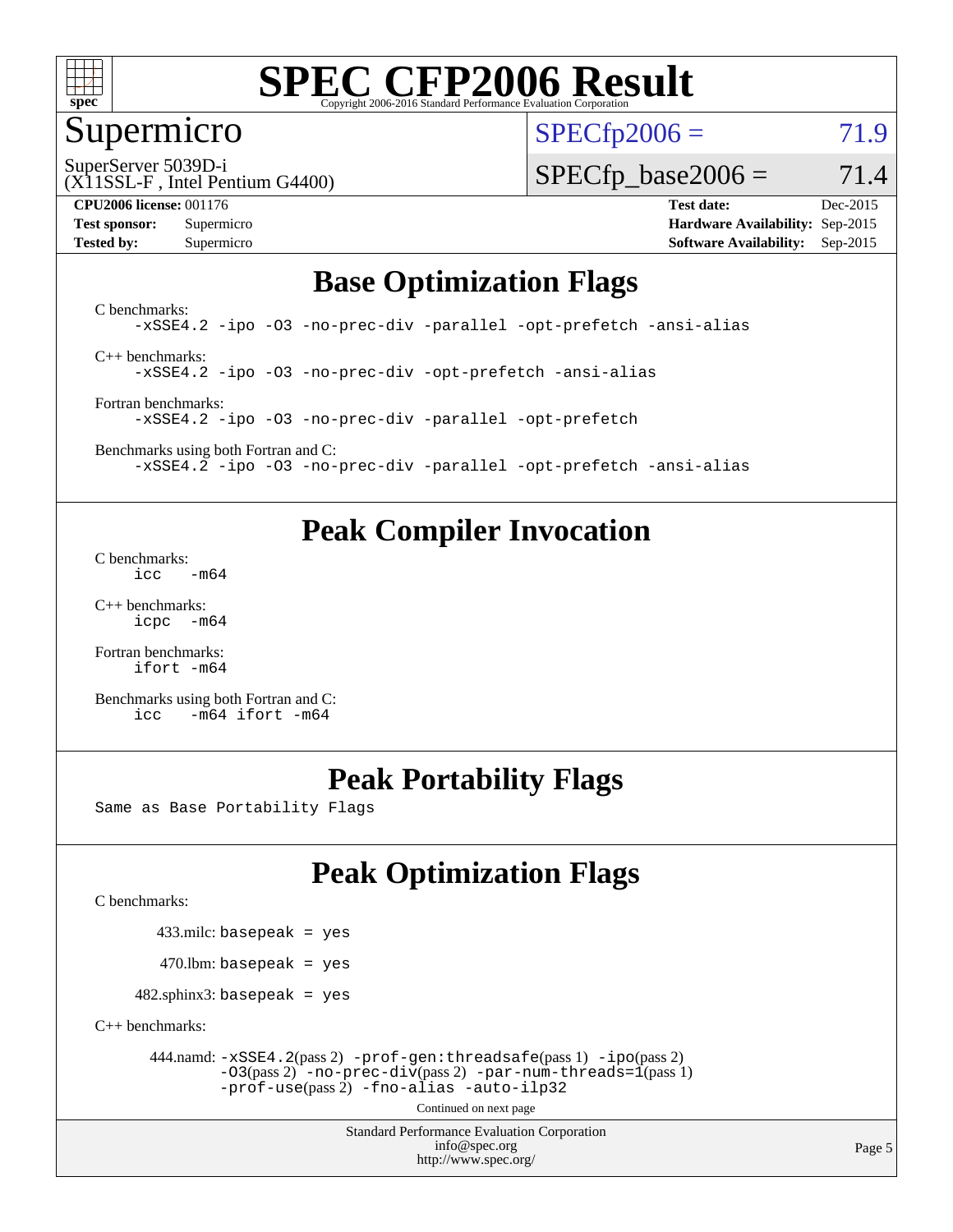

Supermicro

 $SPECfp2006 = 71.9$  $SPECfp2006 = 71.9$ 

(X11SSL-F , Intel Pentium G4400) SuperServer 5039D-i

 $SPECTp\_base2006 = 71.4$ 

**[CPU2006 license:](http://www.spec.org/auto/cpu2006/Docs/result-fields.html#CPU2006license)** 001176 **[Test date:](http://www.spec.org/auto/cpu2006/Docs/result-fields.html#Testdate)** Dec-2015

**[Test sponsor:](http://www.spec.org/auto/cpu2006/Docs/result-fields.html#Testsponsor)** Supermicro **[Hardware Availability:](http://www.spec.org/auto/cpu2006/Docs/result-fields.html#HardwareAvailability)** Sep-2015 **[Tested by:](http://www.spec.org/auto/cpu2006/Docs/result-fields.html#Testedby)** Supermicro **Supermicro [Software Availability:](http://www.spec.org/auto/cpu2006/Docs/result-fields.html#SoftwareAvailability)** Sep-2015

# **[Peak Optimization Flags \(Continued\)](http://www.spec.org/auto/cpu2006/Docs/result-fields.html#PeakOptimizationFlags)**

| $447$ .dealII: basepeak = yes                                                                                                                                                                                                     |  |
|-----------------------------------------------------------------------------------------------------------------------------------------------------------------------------------------------------------------------------------|--|
| $450$ .soplex: basepeak = yes                                                                                                                                                                                                     |  |
| $453.$ povray: $-xSSE4.2(pass2)$ -prof-gen: threadsafe(pass 1) -ipo(pass 2)<br>$-03$ (pass 2) -no-prec-div(pass 2) -par-num-threads= $1$ (pass 1)<br>-prof-use(pass 2) -unroll4 -ansi-alias                                       |  |
| Fortran benchmarks:                                                                                                                                                                                                               |  |
| $410.bwaves: basepeak = yes$                                                                                                                                                                                                      |  |
| $416$ .gamess: $-xSSE4$ . $2(pass 2)$ -prof-gen: threadsafe(pass 1) -ipo(pass 2)<br>$-03$ (pass 2) -no-prec-div(pass 2) -par-num-threads=1(pass 1)<br>-prof-use(pass 2) -unroll2 -inline-level=0 -scalar-rep-                     |  |
| $434$ .zeusmp: basepeak = yes                                                                                                                                                                                                     |  |
| $437$ .leslie3d: basepeak = yes                                                                                                                                                                                                   |  |
| $459.GemsFDTD: -xSSE4.2(pass2) -prof-gen:threadsafe(pass1) -ipo(pass2)$<br>-03(pass 2) -no-prec-div(pass 2) -par-num-threads=1(pass 1)<br>-prof-use(pass 2) -unroll2 -inline-level=0 -opt-prefetch<br>-parallel                   |  |
| $465$ .tonto: $-xSSE4$ . $2(pass 2)$ -prof-gen: threadsafe(pass 1) -ipo(pass 2)<br>$-03$ (pass 2) -no-prec-div(pass 2) -par-num-threads= $1$ (pass 1)<br>-prof-use(pass 2) -inline-calloc -opt-malloc-options=3<br>-auto -unroll4 |  |
| Benchmarks using both Fortran and C:                                                                                                                                                                                              |  |
| $435.\text{gromacs: basepeak}$ = yes                                                                                                                                                                                              |  |
| $436.cactusADM:basepeak = yes$                                                                                                                                                                                                    |  |
| 454.calculix: -xSSE4.2 -ipo -03 -no-prec-div -auto-ilp32 -ansi-alias                                                                                                                                                              |  |
| $481.wrf$ : basepeak = yes                                                                                                                                                                                                        |  |
| The flags files that were used to format this result can be browsed at<br>http://www.spec.org/cpu2006/flags/Intel-ic16.0-official-linux64.html<br>http://www.spec.org/cpu2006/flags/Supermicro-Platform-Settings-V1.2-revH.html   |  |
| You can also download the XML flags sources by saving the following links:<br>http://www.spec.org/cpu2006/flags/Intel-ic16.0-official-linux64.xml<br>http://www.spec.org/cpu2006/flags/Supermicro-Platform-Settings-V1.2-revH.xml |  |